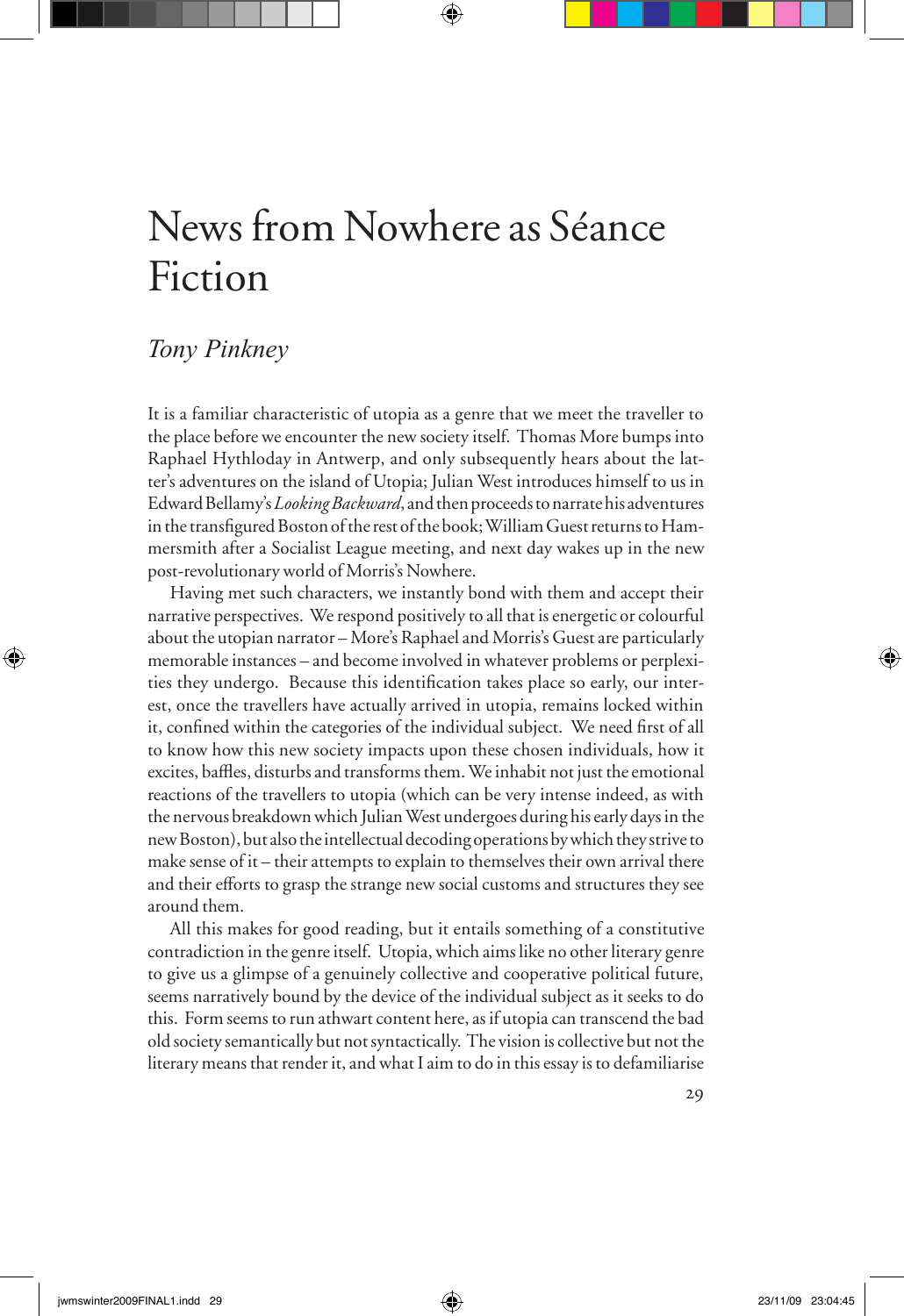this situation, to think matters the other way round, to consider the utopian traveller from the viewpoint of the new society, not the latter from the bemused and incredulous viewpoint of the visitor.

If we can find a means of turning utopias round  $180^\circ$  in this fashion, a new set of questions comes into focus. Why does the new society receive a visitor? Why does it need one? Why these particular visitors? What do they actively contribute to, rather than passively receive, from the new world? Is there some lurking deficiency within the apparently perfect society which somehow requires that contribution? If so, in what way are those societies, at the end of each book, different – and presumably better – for their having been there? We are certainly in the realm of political paradox here too. For how is it, after all, that the representative of the bad old society can somehow make the good new one (which we initially took to be perfect) better? Can it be, if such intervention from the past is needed, that utopia was not in fact quite so utopian after all, that it was more of a self-problematising 'critical utopia', in Tom Moylan's useful term?1 In the conventional reading of the genre from the perspective of the individual narrator, the utopian travellers helpfully mediate the brave but baffling new world to a readership still caught up in the categories of the old one; they modestly serve utopia, giving it currency beyond its own shores. In the perspective I wish to work towards, which begins from the collective new society, not from the traveller, the latter's very presence in the new world in the first place is unsettling. It suggests that all is not quite well, that there are inadequacies here which need addressing; the traveller as it were brushes utopia troublingly against the grain as well as learning from it and helping propound it.

# a generic hypothesis

How, then, do we arrive at such a reversal of the utopian reading experience, how loosen the grip of such charismatic narrators as More's Raphael and Morris's Guest on our imaginations? This seems to me the place at which the generic hypothesis of 'séance fiction' comes into play. The term was first mooted by Patrick Parrinder in a fine paper delivered at the 1990 centenary celebration of the serial publication of *News from Nowhere*; and I shall endeavour to develop it beyond Parrinder's purposes in that particular essay.2 Rather than generalise it out in relation to utopias at large, I shall stick closely in what follows to *News from Nowhere* itself*.* My hypothesis can be quite baldly stated: in a moment of political need, the inhabitants of Morris's Nowhere have convened a séance at the Hammersmith Guest House in order to summon the spirits of the powerful dead, and the image which flashes up before them at this moment of danger (to borrow Walter Benjamin's phrasing) is none other than William Guest himself.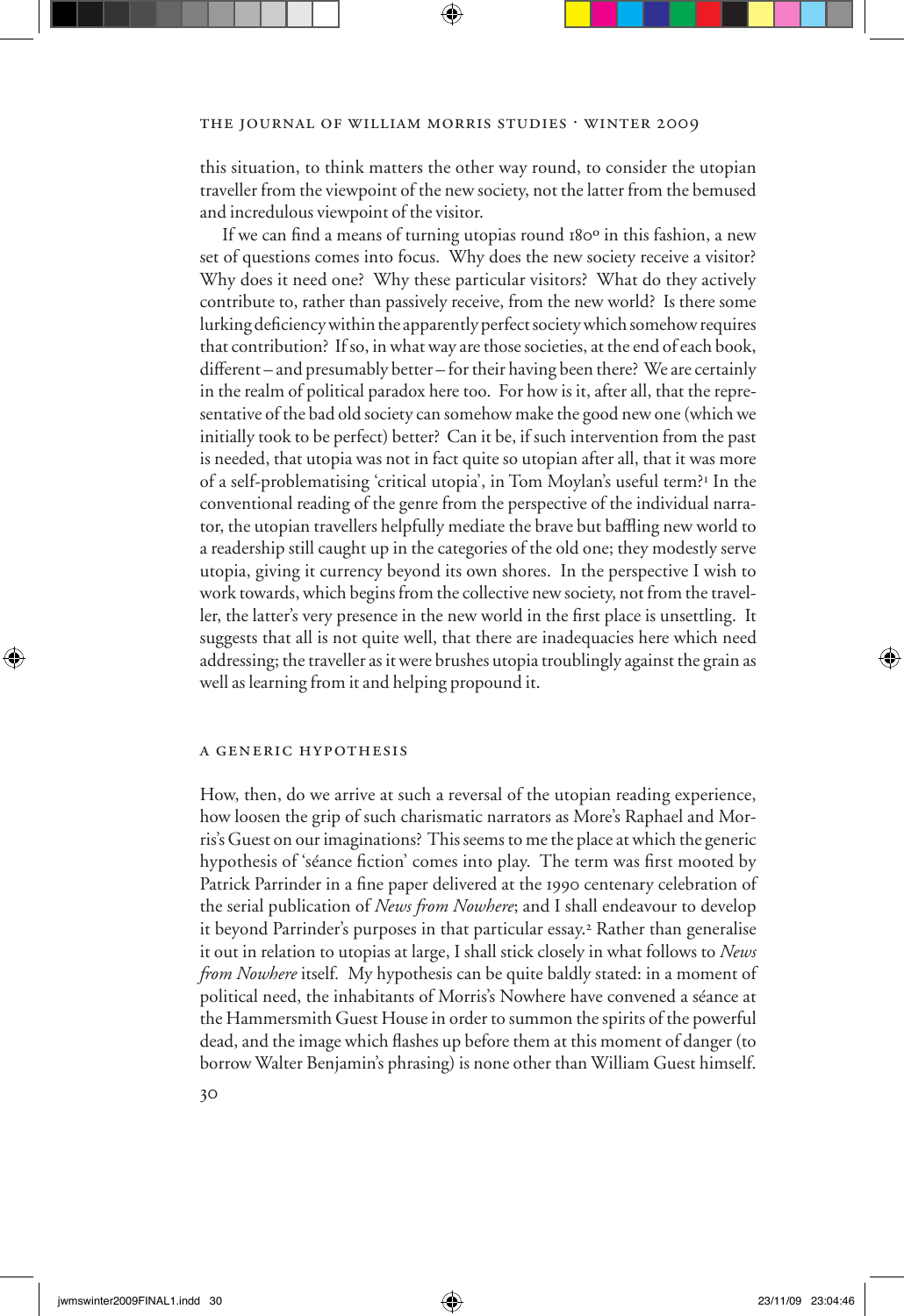On the surface level of the text, naturally, Dick, Bob, Boffin and Annie are as baffled to see Guest as he is to meet them; but, as I have already said, I am trying to remain faithful to the underlying collective necessities of the new society, not the individual narrative perspectives of its inhabitants. My hermeneutic wager is that personal puzzlement at that level does not rule out the notion of a deeper collective summoning.

Even so, to call *News from Nowhere* a work of 'séance fiction' may seem to override too brusquely the genial, sunlit secularism of the text itself. I therefore want to evoke briefly some relevant contexts which might strengthen this generic hypothesis for us. First, there was a strong interest in séances and spiritualism in Morris's own personal and political circles. Georgiana Burne-Jones records mysterious table-turning episodes in her girlhood: 'Our removal to London put an end to these *séances*, but none of us ever understood the things we saw at them.'<sup>3</sup> Fiona MacCarthy writes: 'The occult was a bond between Janey and Rossetti, who used to go to séances together. Janey had a definitely spiritualist tendency, giving vivid accounts of ghost activity at Kelmscott: mysterious carriages being driven to the house'. And on at least one occasion Morris himself attended a séance, even if the experience does not seem to have been a great success. Burne-Jones recalled that 'Once I went with Mr Morris to a séance at a house where we dined first with the medium, which I always thought was a mistake.'4 John C. Kenworthy claimed in 1897 to have once 'asked Morris his opinion of the so-called "psychic phenomena," upon which "spiritualism" rests. "I once had a dream," he [Morris] said, "that spiritualism was true, and it was the worst dream of my life."'5 But in *News from Nowhere*, I shall suggest, spiritualism *is* true and this is fortunate indeed for the Nowherians.

Second, there was a general affinity between spiritualism and political radicalism across the nineteenth century. As Russell and Clare Goldfarb put it in their *Spiritualism and Nineteenth-Century Letters*, which anticipated so much later scholarly work in this area: 'Robert Owen, Horace Grealey, Albert Brisbane, and Margaret Fuller were among those interested in both the theories of Fourier, the French socialist, and spiritualism. Brisbane went to séances with Andrew Jackson Davies, and Robert Owen's son, Robert Dale, published books on his belief in spiritualism. Socialist communities attracted spiritualists and spiritualist communities welcomed socialists'. If political activists could frequent séances, so too, third, and remarkably, could séances be convened for explicitly political rather than personal purposes. The Goldfarbs refer us to an extraordinary 'séance held at the White House on 23 April 1863, when the party included the Lincolns, the Messrs. Welles, Stanton, and a medium, Charles E. Shockle … the spirit spoke with Washington, Lafayette, Franklin, Wilberforce, and Napoleon, all of whom expressed different ideas on the conduct of the war.'<sup>6</sup> It is a political séance of this kind which I shall, in effect, take *News from Nowhere* to be.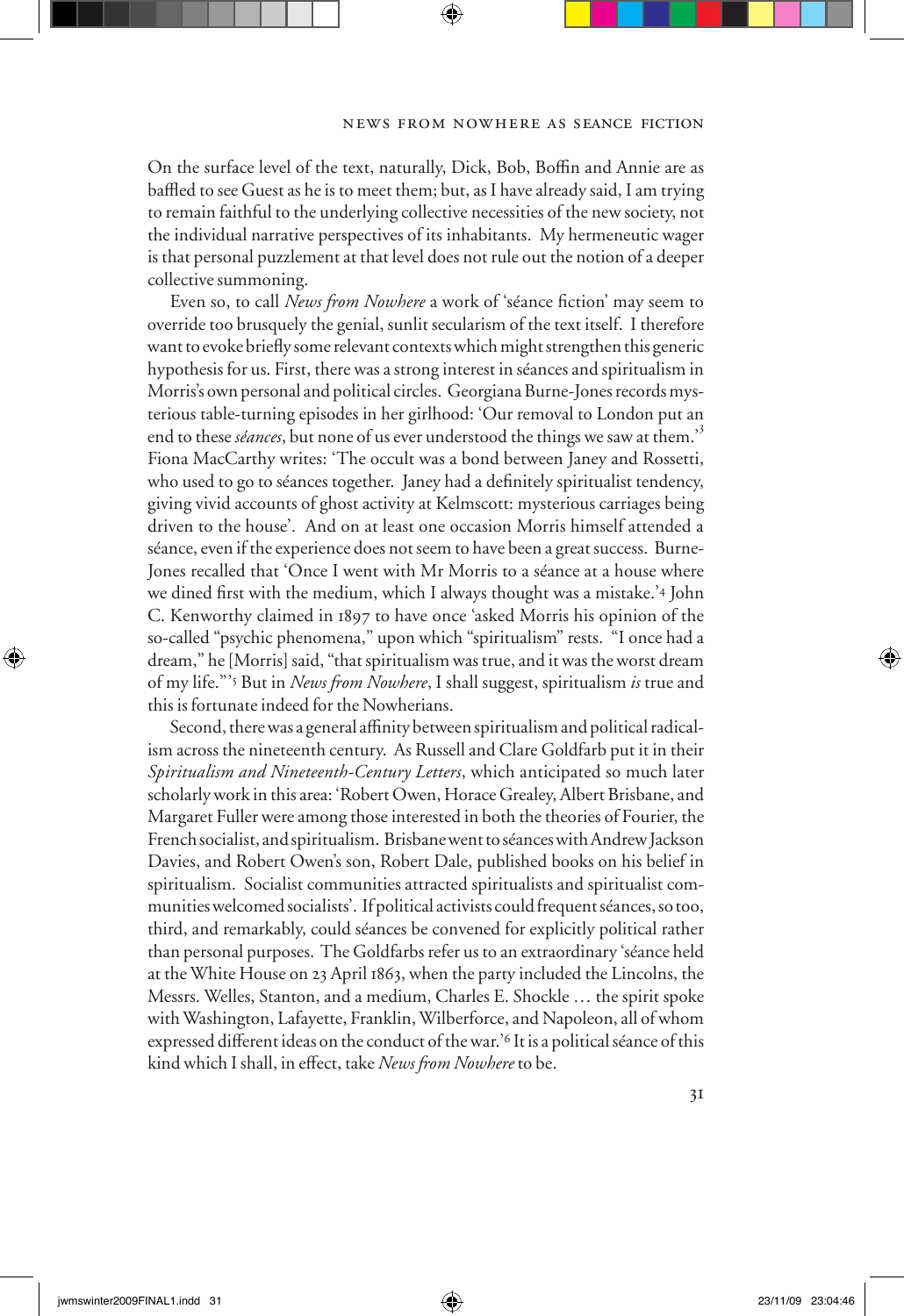Moreover, since *News from Nowhere* is a Marxist utopia, we should recall, fourth, the structural affinities between Marxism and the darker literary genres. For as Chris Baldick has Wnely demonstrated in his *In Frankenstein's Shadow*, Marxist writing is haunted from its inception by a dark underbelly of Gothic imagery. In Marx's own works, Baldick remarks, 'some of the most gruesomely archaic echoes of fairy-tale, legend, myth, and folklore crop up in the wholly unexpected environment of the modern factory system, stock exchange, and parliamentary chamber: ghosts, vampires, ghouls, werewolves, alchemists, and reanimated corpses continue to haunt the bourgeois world, for all its sober and sceptical virtues'.<sup>7</sup>

Fifth, a generic shift in utopias in the nineteenth century seems, almost of itself, to put spiritualism and séances on the agenda. Raphael Hythloday visits a utopia contemporary with himself; he travels spatially not temporally. But once utopia is projected into the future as the result of political transformation, as it is in Bellamy and Morris, the narrator becomes a time traveller, rematerialising in a distant future which postdates his or her own death. Since this is not technologically inspired time travel, *à la* H.G. Wells, the resources of 'para-science' must be drawn upon to generate a plausible narrative of temporal displacement. Bellamy's Julian West, for instance, is mesmerised into a sleep so deep that it lasts one hundred and thirteen years. Thus even a utopia as relentlesssly rationalistic as *Looking Backward* finds itself drawn to the dubious margins of science, evincing a fascination with mesmerism comparable to Matthew Arnold's 'The Scholar Gipsy' or Robert Browning's 'Mr Sludge, the Medium'. It may even be that Bellamy's century-long mesmerised sleep leaves its trace on *News from Nowhere*  itself, for Guest awakes 'in a hazy and half-awake condition, as if I had slept for a long, long while, and could not shake off the weight of slumber'.<sup>8</sup>

#### william guest as ghost

Time travel in Morris is either the flimsiest of wish-fulfilments – Guest yearns to see the new society and then obligingly wakes up in it – or, if we adopt the defamiliarising perspective I am recommending here, it is the result of a collective albeit unconscious séance by the Nowherians assembled in Hammersmith Guest House. Let us try this reading experiment. We must at once revalue our interpretation of the book's opening pages. To identify with Guest is to take the Socialist League meeting and underground train journey home as the realist norm, after which the rest of the volume ascends to vision and fantasy. To begin from the collective experience of the new society, however, is to reverse this hierarchy. We must take Hammersmith Guest House as our realist norm, and see the first chapter as some indeterminate spiritualist limbo inhabited by the restless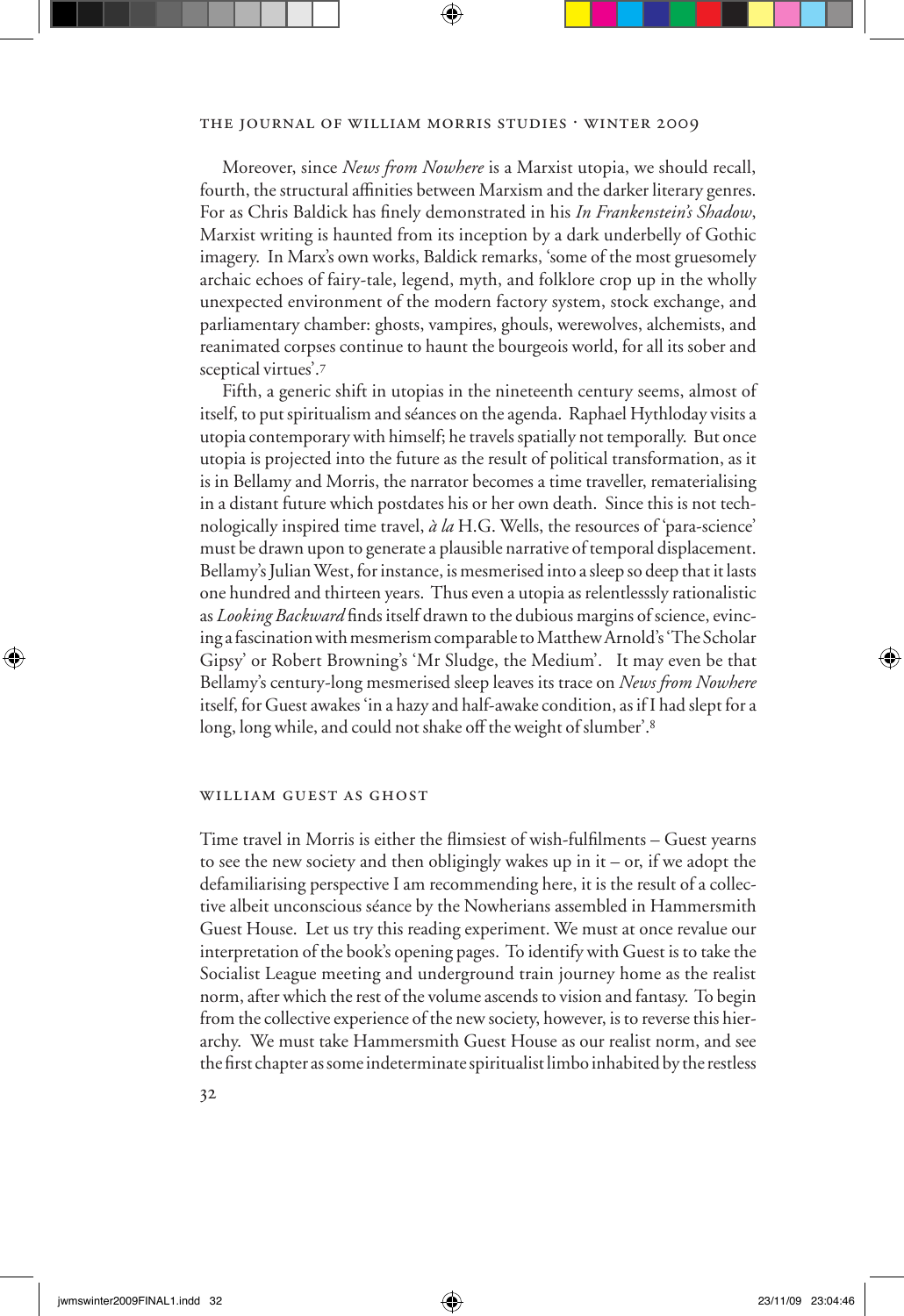ghost of William Guest.

Our memories of that opening chapter are indeed, I would imagine, of empirical irrefutability, of the 'hot room and the stinking railway carriage' (p. 4); how indeed, one might wonder, could the text be more compellingly substantive or generate more of Roland Barthes's *effet du réel* ('reality eVect') than *that*? And yet there are interesting slippages at work here which already begin to unsettle and even dematerialise the drab realities of the political meeting and the oppressive journey home. The question of narrative viewpoint is germane: an anonymous 'friend' (never further specified) narrating the experiences of another 'friend, a man whom he knows very well indeed', and eventually deciding to recount them in the first person, 'since I understand the feelings and desires of the comrade of whom I am telling better than anyone else in the world does'. (p. 5) Are we dealing with one narrator or two here? Is Morris playing a teasing game with his readers, or is some more unsettling kind of character doubling going on, as it does later in Nowhere itself, when Guest finds Old Hammond's face 'strangely familiar', as if he had seen it before in a looking-glass (p. 53), or when Henry Morsom turns out to be 'another edition' of Old Hammond? Bernard Sharratt has written well of the 'peculiarly ambivalent' response of the reader to the opening page of the text, of the 'pattern of oscillations' which thereafter never quite settles back down.<sup>9</sup>

This narrative unsettling continues, in both minor and major ways. Country and city merge unexpectedly in the midnight riverside scene, and banal urban detail begins to deliquesce: 'as for the ugly bridge below, he did not notice it or think of it, except when for a moment … it struck him that he missed the row of lights down stream'. (p. 4) Well, is the bridge there or not? Has some utopian refashioning of the nineteenth-century river already set in, ahead of Guest's 'official' awakening in the new society, rubbing out the metallic ugliness of the suspension bridge if not quite yet replacing it with its transfigured version 'out of an illuminated manuscript'? (p. 8) Or was the urban scene in fact never as massively material as it appeared in the first place, serving more as an Eliotic 'objective correlative' for Guest's disturbed mental state rather than as an immutable historical backdrop? The journey home on the underground is relevant here too. If on the face of it nothing could appear more compellingly real than the unpleasant sights, sounds and smells of this trip, we need only recall T.S. Eliot's *Four Quartets* to realise how quickly, in this context, the empirical can metamorphose into the symbolical or mythical. For Eliot, the underground railway is a Danteesque underworld, inhabited by the spirits of those who, never having been truly alive in the first place, could never truly die thereafter. And in Morris, too, such metaphoric over-writing is busily at work, as the empirically observed 'carriage of the underground railway' mutates eerily into a 'vapour-bath of hurried and discontented humanity' (p. 3) which emits the terrifying, Sartrean message that *l'enfer c'est les autres*.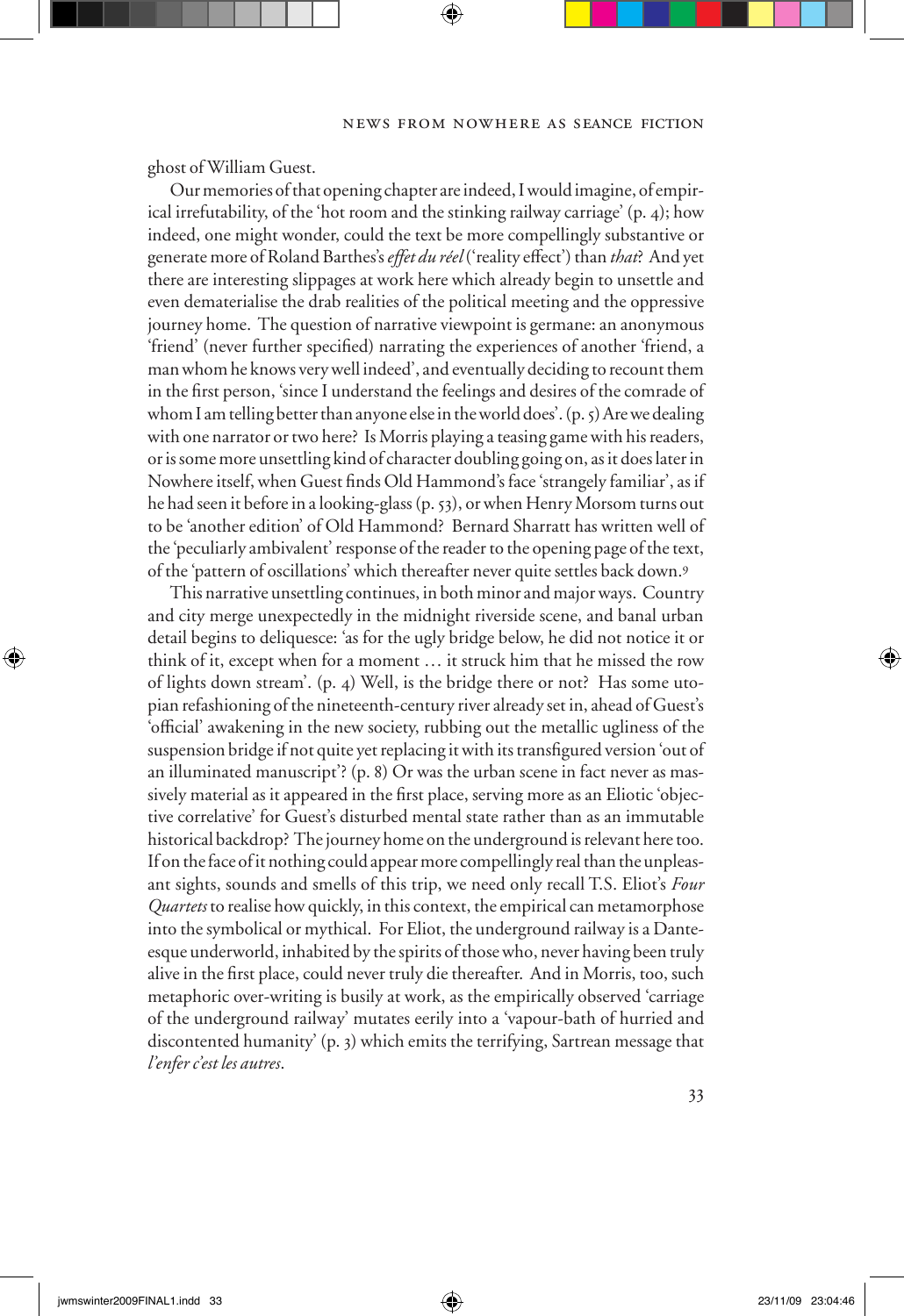If the empirical actualities of the London scene waver and oscillate in these opening pages, so too do Guest's behaviour and emotions. The man who initially takes no part whatsoever in the League's discussion (why, one wonders?) subsequently enters it with extraordinary violence and 'finished by roaring out very loud, and damning all the rest for fools'. (p. 3) The man who 'stewed discontentedly' on the train home as he mentally catalogues all the arguments he had failed to find in the debate itself achieves a well-nigh epiphanic moment of calm on the riverbank only to plunge into a traumatic spiritual crisis as he awakes in the middle of the night in:

that curiously wide-awake condition which sometimes surprises even good sleepers; a condition under which we feel all our wits preternaturally sharpened, while all the miserable muddles we have ever got into, all the disgraces and losses of our lives, will insist on thrusting themselves forward for the consideration of those sharpened wits (pp. 4–5).

This restless and destructive self-analysis perhaps points towards the kind of catastrophic breakdown which threatens Julian West during his early days in Bellamy's new Boston. If Nowhere represents an 'epoch of rest', what William Guest needs rest *from* is not just the competitive hurry of the nineteenth century but also from the extraordinary emotional turbulence which inhabits him, for he is certainly, to borrow a fine phrase from *Four Quartets*, a 'spirit unappeased and peregrine'. In the new world (which is where I believe we already are in this first chapter) the spirit of Guest haunts his old venues, restlessly replays old failed debates, is caught in an excruciating Freudian repetition-compulsion, both personally and politically. What, one already wonders, could liberate this tormented soul from his wheel of fire?

Meantime, on the same site, a gathering of utopians is taking place: Dick, Bob the weaver, Annie, Boffin the Golden Dustman. The utopians have built their new Guest House on the site of the lecture-room of the Hammersmith socialists in official commemoration of their courageous political forbears, but do they also sense the 'unofficial' energies which inhabit this space, the fierce longings – 'If I could but see it! if I could but see it!'  $(p, 4)$  – which cling to it as tenaciously in the utopian present as they did two centuries ago? As Guest later crosses Trafalgar Square he abruptly experiences 'a phantasmagoria of another day' (p. 41), and it may be some related phantasmal sense of his own lingering historical presence that has prompted the gathering at the Guest House. For if 'the ghost of London still assert[s] itself as a centre' (pp. 33–34), so too may the ghost of Guest, centripetally assembling the young utopians for a purpose they are not able to formulate consciously to themselves.

It is noteworthy, certainly, that historians predominate in this gathering: Bob is working on his volume about the 'peaceable and private' history of the nine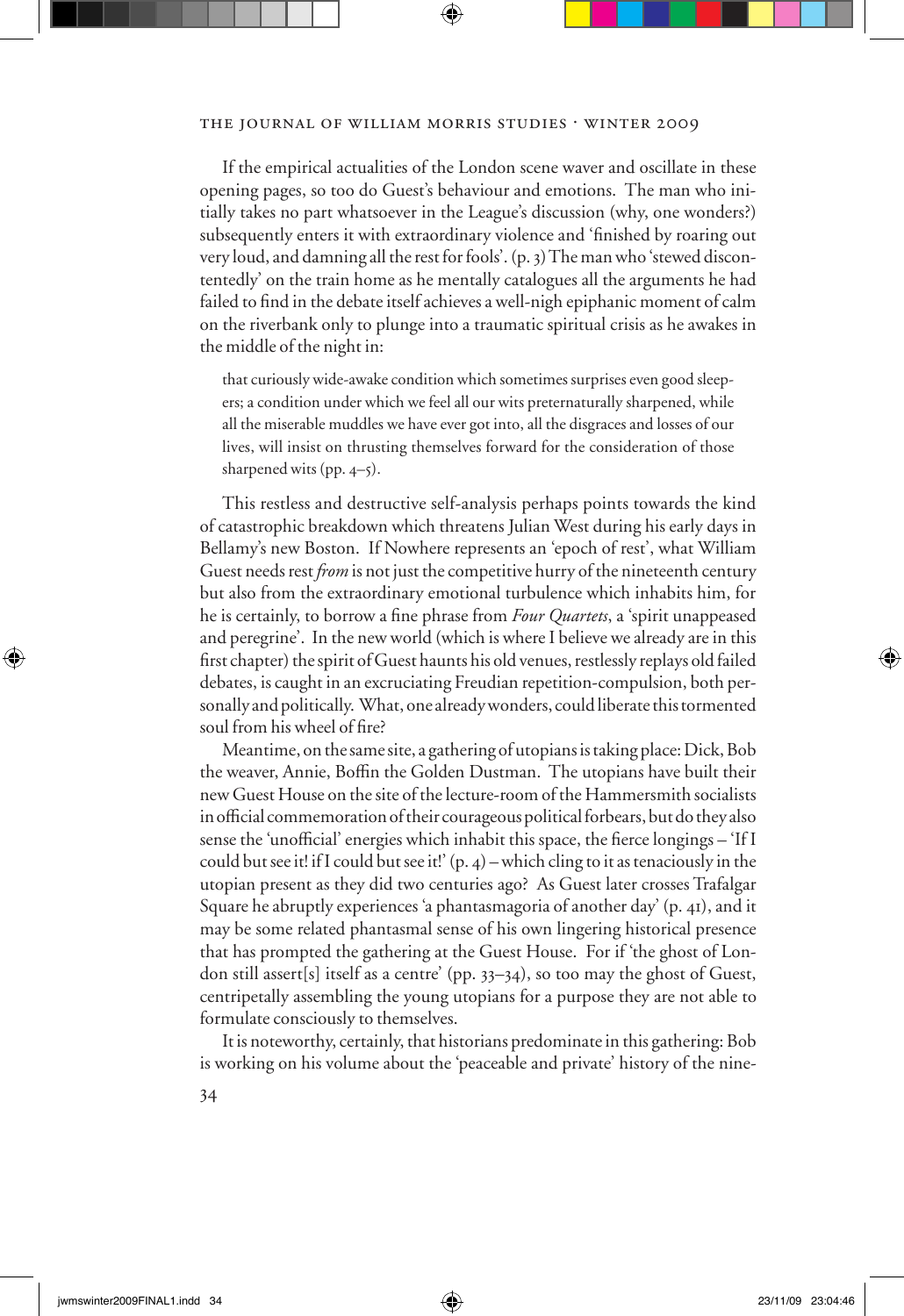teenth century, Boffin writes reactionary novels (Dick's epithet), and even Annie has found a 'pretty old book' to read and wants to press on with it. In a society that is, by and large, devoted to the sensuous pleasures of the immediate present, an unusual number of devotees of the past have come together; or, as Patrick Parrinder memorably puts it, *News from Nowhere* 'transports us to the future so that we can take part in a rolling symposium of the Society of Antiquaries'.10 True, they all have their 'official' reasons to be in the Guest House; Bob, for instance, will take on Dick's ferrying, both to toughen himself up physically and to free Dick to help out with the up-river hay-making. But below the threshold of utopian consciousness is it not arguably the raging spiritual presence of Guest which compels them here? And they in turn, once a certain 'critical mass' of antiquarianism has been reached, allow him the crucial breakthrough from purgatorial longing and repetition to renewed actuality in the Nowherian present.

Religion in any formal sense may be absent from the new society, but the latter clearly still preserves its sacred sites where we would expect powerful spirits to be present and occasionally to emerge; $\pi$  and it is my wager in this essay that one of these is Hammersmith Guest House. Later in the book, Clara evinces a spiritualistic sensitivity worthy of any nineteenth-century medium when she says to Old Hammond: 'You have been talking of past miseries to the guest, and have been living in past unhappy times, and it is in the air all round us, and makes us feel as if we were longing for something that we cannot have' (p. 136). 'In the air all round us': this surely is where Guest is, in all his pain and isolation, in the opening chapter of the book. That chapter, I propose, is not chronologically prior to the Hammersmith Guest House gathering – either the night before, as Guest experiences it, or some two centuries ago, as the calendar would have it. Its relationship to the utopians in the Guest House is more 'spatial' than temporal; it exists in another dimension of anguished being, not a day or a week or a century before. At the level of their collective unconscious, the utopians are Heathcliff aching for the lost spirit of Emily Brontë's Cathy to return; and Guest in chapter one is that spirit clamouring at Lockwood's casement window for admission. The distance is small enough between his 'If I could only see a day of it!' and her 'Let me in – let me in!' In the white space between chapters one and two the casement opens, the threshold becomes permeable, and Guest descends and enters.

#### needs in nowhere

If, as I have suggested, we approach utopia from the collective perspective of the new society rather than from the wondering individualist viewpoint of the visitor, then we will begin to ask what *need* in the new world has conjured this figure from the past to its side. If it is his violently unassuaged longing which makes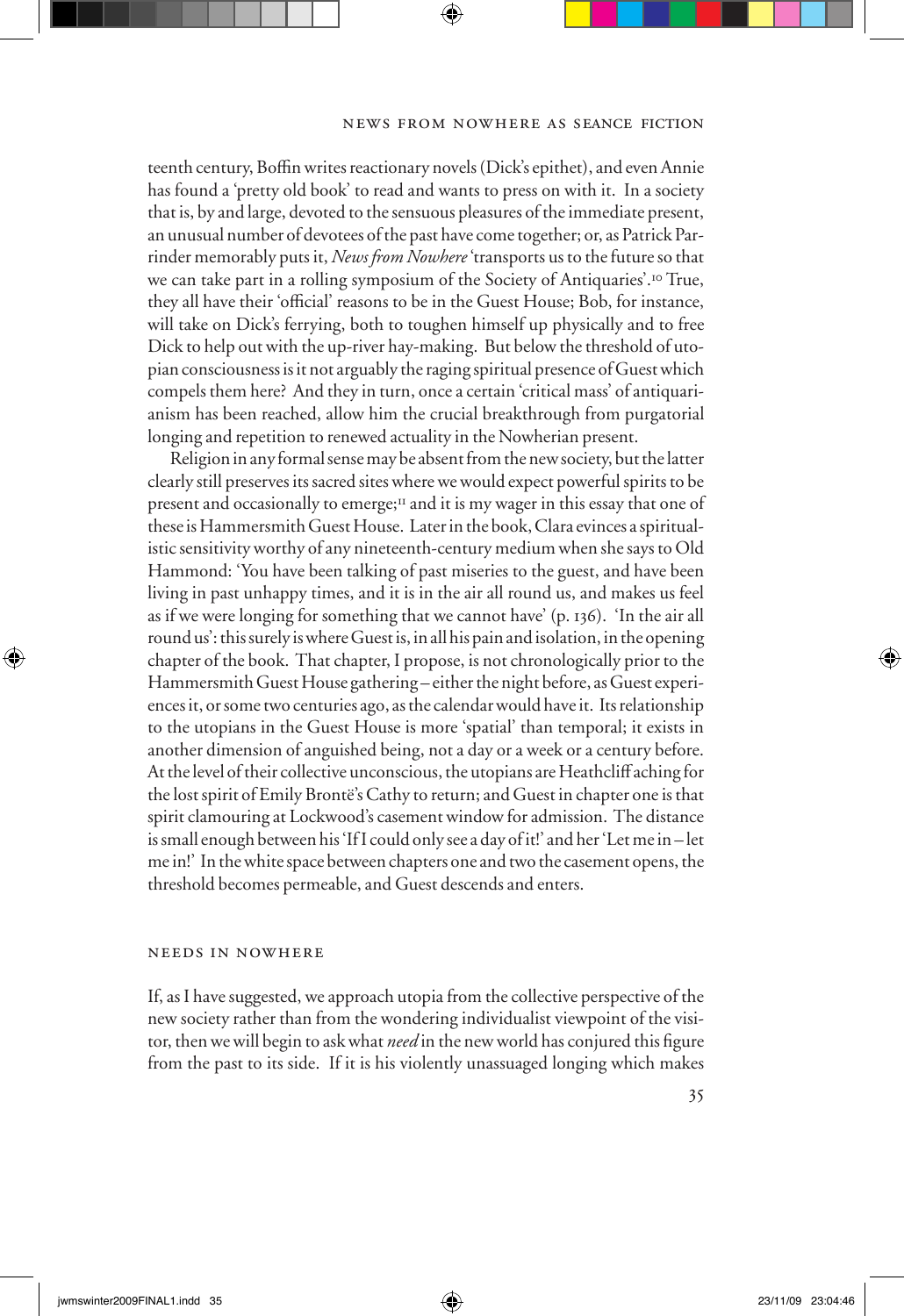him still available to be invoked in the first place, there must also be something unassuaged, something deficient, in utopia itself which requires his presence and ministrations – which is to say that utopia may not be quite so utopian after all. What, then, is this gap on Nowhere's side which William Guest might fill? What has he to offer it, rather than it him? Raphael Hythloday arrives with a whole cargo of potential gifts for the inhabitants of Thomas More's Utopia, from which he then offers them a set of classical texts, some vague information about printing and paper-making, and detailed knowledge of Christianity. What gifts, we now need to ask ourselves, does Guest bring to his new world, and why does it need them? In Morris's late romance *The Wood beyond the World*, the sinister Lady tells Golden Walter that he must 'earn thy guesting' (emphasis added);<sup>12</sup> and so too must William Guest in Nowhere.

We will not find much to help us with these questions in Chapter II, 'A Morning Bath', which is a wholesale reversion to the individualist perspective. Wonder and astonishment are its keynotes; and Guest is the visitor who is startled and delighted, like Adam at the moment of his creation, by all he sees. More promising is Chapter III, where Guest enters the gathering at the Guest House. The traffic is now two-way: not just him questioning utopia, but it interrogating him and articulating its own needs in the process. As we piece together the various local needs which Guest serves in Nowhere we shall witness the emergence of a major structural flaw in the new society, which it will then be the visitor's crucial function to stitch back together if he can.

Let us begin with the first set of needs which Guest encounters in Nowhere: the research requirements of Bob and Boffin. If the former tramples over the protocols of neighbourly manners in his eagerness to extract information from the nineteenth-century visitor, the latter approaches Guest looking 'as happy as if he has just got a new toy'. (p. 21) The antiquarians have assembled in a historically charged site, and the potencies of that site have been released; their research needs are met as the Ghost of Socialism Past incarnates himself before them. Guest offers both Bob and Boffin a unique source of firsthand historical information, crucial to them as social historian and historical novelist respectively. What they want is not a chronicle of official events, such as might be provided by James's *Social Democratic History* (referred to later as Guest and Dick traverse Trafalgar Square), but rather the intangibilities of history as lived immediately upon the pulses, a sense of the texture of life below the threshold of official historicity. Bob is writing not about the publicly observable political conflicts of the late nineteenth century, but rather about its 'peaceable and private history' (p. 20), a zone of experience not formally documented and liable to fall into oblivion with the passing of each generation.

We need to resist Dick's brisk dismissals of Bob and Boffin's historical researches as regressive bookwormishness. Bob, at least, is a social historian engaged on a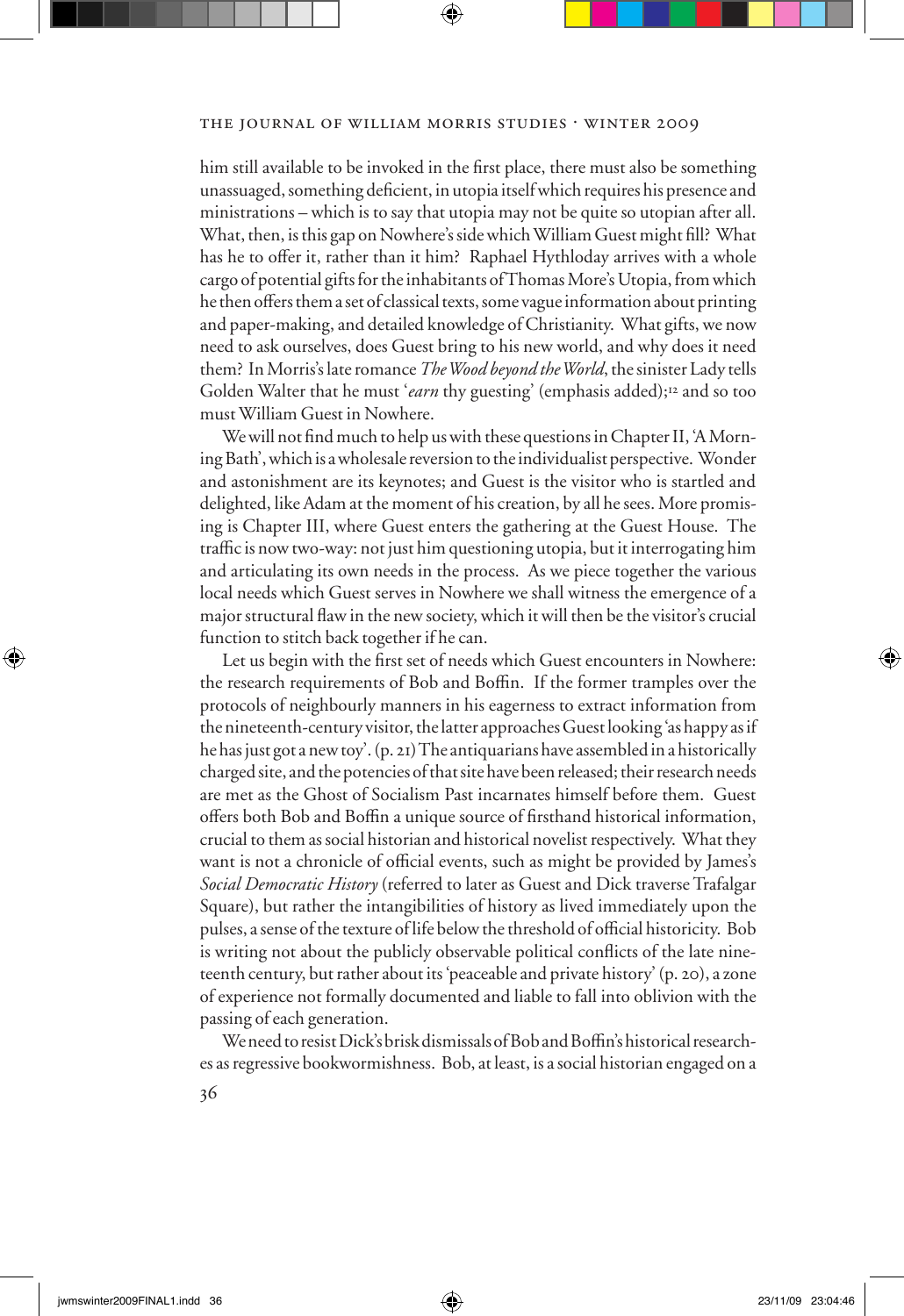democratic mission of recovery; his mode of research, that is to say, is fully consonant with the values of his socialist society. The natural history of Epping Forest and the kind of cultural pleasures and economic benefits it gave its nineteenthcentury users are perfectly appropriate topics of historical inquiry, even if they are necessarily less dramatic than the compelling narrative of civil war which occupies the middle chapters of *News from Nowhere*; and Bob is a sufficiently competent historian to recognise a uniquely qualified witness the minute he comes across him. Old Hammond later remarks that the younger inhabitants of Nowhere have little time for his tales of the past, but this does not seem to be borne out by the opening chapters in the Guest House. Keen historians have assembled on a site built precisely for commemorative purposes, and the 'new toy' they unconsciously summon into being is a revenant from the past who can appease like no other their cravings for historical information. Even much later in the book Guest still seems to be serving 'research' functions in Nowhere. At Bisham, he, Dick and Clara encounter a young man who 'had stayed at home to get on with some literary work … he kept on pressing us to stay over and over again'. (p. 163) Though the nature of the episode is not fully clarified, it is at least possible that this young writer is as keen to lemon-squeeze Guest dry of relevant historical information as Bob and Boffin were.

However, the historical needs of Bob the weaver and Boffin the dustman are not in fact satisfied in Hammersmith Guest House, not through any reluctance on Guest's part, but because they encounter a formidable counterforce in the person of Dick Hammond, who kicks Bob in warning underneath the table, scolds him for his bad manners in tenaciously questioning Guest, and unceremoniously dismisses Boffin before the latter has managed to utter even a phrase or two to the visitor who excites him so much. Why then such peremptory interventions on Dick's part here – including, in that kick, the one act of violence between utopians which we actually witness (as opposed to just being told about)? Guest himself later has a brush with this less genial side of Dick's character when the latter refuses to let him change his old clothes for new ones: 'I saw I had got across some ineradicable prejudice, and that it wouldn't do to quarrel with my new friend.' (p. 35).

Dick's heavy-handed interventions in the Guest House are, at one level, a simple plot function, the injection of a principle of narrative mobility into the tale. Without the prohibition he effectively issues here, *News from Nowhere* might have ended where it began, around a table in the Hammersmith Guest House, after interminable discussions in which Bob and Boffin drained Guest dry of nineteenth-century information while he, in turn, elicited from them essentially the same story of the new society that Old Hammond gives him later. At the most basic narrative level of the text, Dick has to stop this from happening; he must transplant Guest physically to Bloomsbury so that the utopia becomes a practical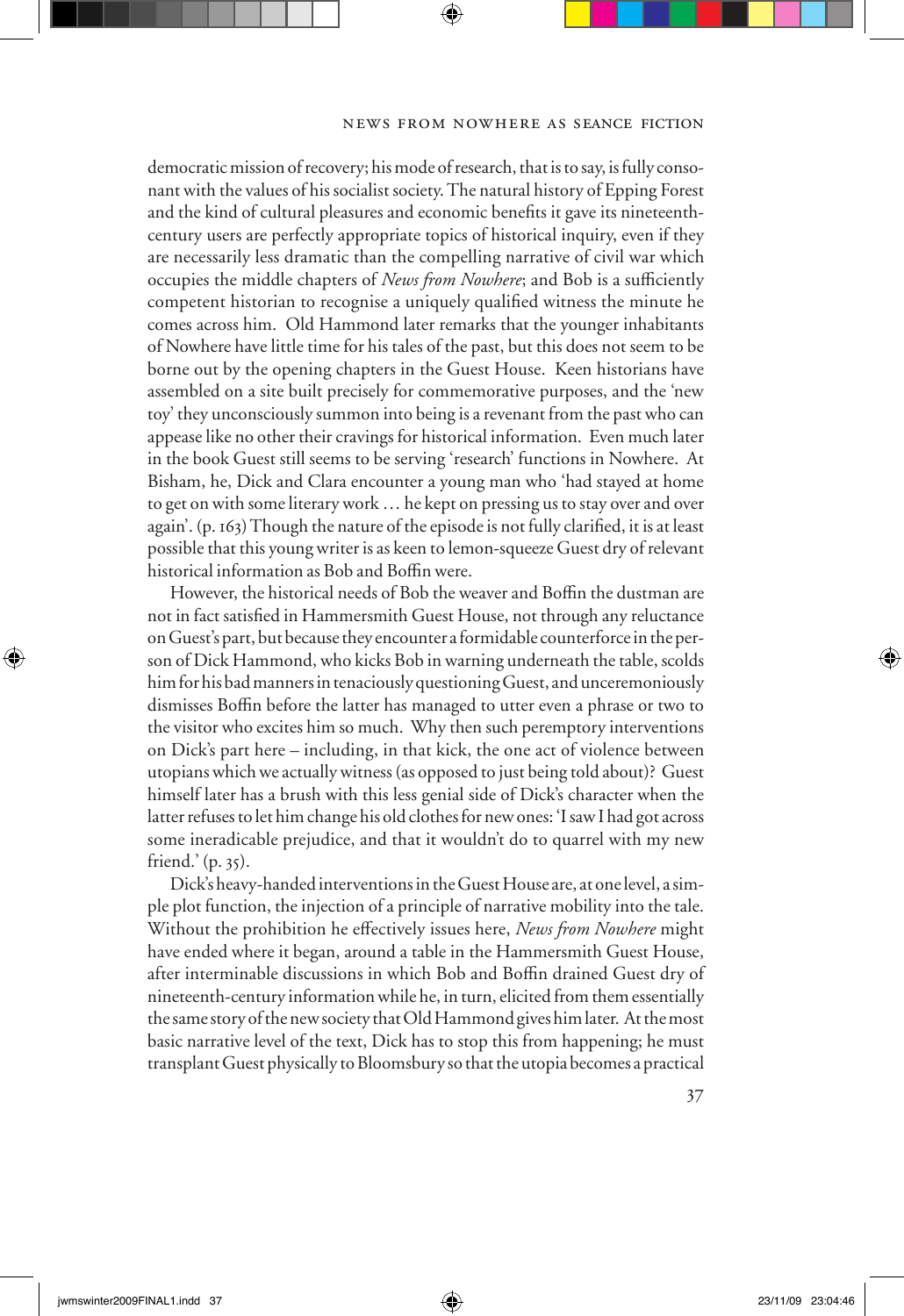#### THE JOURNAL OF WILLIAM MORRIS STUDIES . WINTER 2009

survey of the new society en route, not just a discursive exposition of it *in situ*.

But Dick is a less disinterested servant of the generic demands of Morris's utopia than this account might suggest. For in taking Guest to Bloomsbury, he is also self-interestedly serving purposes of his own, as his gathering 'thoughtfulness' on the journey across London later suggests. Old Hammond may contrast the playing and kissing of the utopians with his own tales of the past, but the kissing, in Dick's case, is not going too well at present. His separation with Clara seems firmly entrenched and he, unlike her, has not found another sexual partner. Moreover, the tale of sexual tragedy he tells Guest as they wend their way across London – 'a mishap down by us, that in the end cost the lives of two men and a woman.'  $(p. 35)$  – suggests that all may not be well with sexual relations across Nowhere at large, despite the genial everyday comradeship between men and women we have witnessed at the Hammersmith Guest House. For Dick to transport Guest to Bloomsbury is to salvage his own sex life from stasis as well as the text, bringing him and Clara opportunely together in the British Museum more rapidly than Old Hammond himself could have contrived. Dick's insistence on Guest's needs, on the authoritative exposition Old Hammond can offer the visitor to utopia, neatly dovetails with his own.

One of Guest's minor functions in this new society is thus to bring the estranged lovers back together, and it may be some obscure inkling of the catalytic role he is to play here which prompts Dick to attach himself so firmly to the new arrival on that June morning in his offer to 'be the showman of our new world to you.' (p. 11) In the conversations between Guest and Old Hammond before lunch there is a surprising amount of friction, considering that the two characters are on the same side politically; they are constantly needling each other, making move and counter-move in what looks more like a war of nerves than an equable exposition of the principles of the post-revolutionary society. I am inclined to relate these tensions to the claims that Old Hammond later implicitly makes about the reunion of Dick and Clara. When the two lovers reappear at lunchtime Hammond 'looked on them like an artist who has just painted a picture nearly as well as he thought he could when he began it.' (p. 99)

Such complacency indicates that, in the old man's view, he himself has played the crucial role in bringing Dick and Clara back together, and this certainly appears to have been his long-term game plan; he has lodged Clara and her children with his daughter precisely in order to keep her on hand for an eventual reunion with his young kinsman. On the other hand, at the very last moment, the very day before Old Hammond finally summoned Dick to Clara, Dick has turned up under his own steam, through Guest's good offices. In terms of being the catalyst of sexual reunion, William Guest has clearly pipped his elderly interlocutor at the post, somewhat tarnishing the final triumph of his matchmaking strategems. In the political conversation which follows, Guest and Old Ham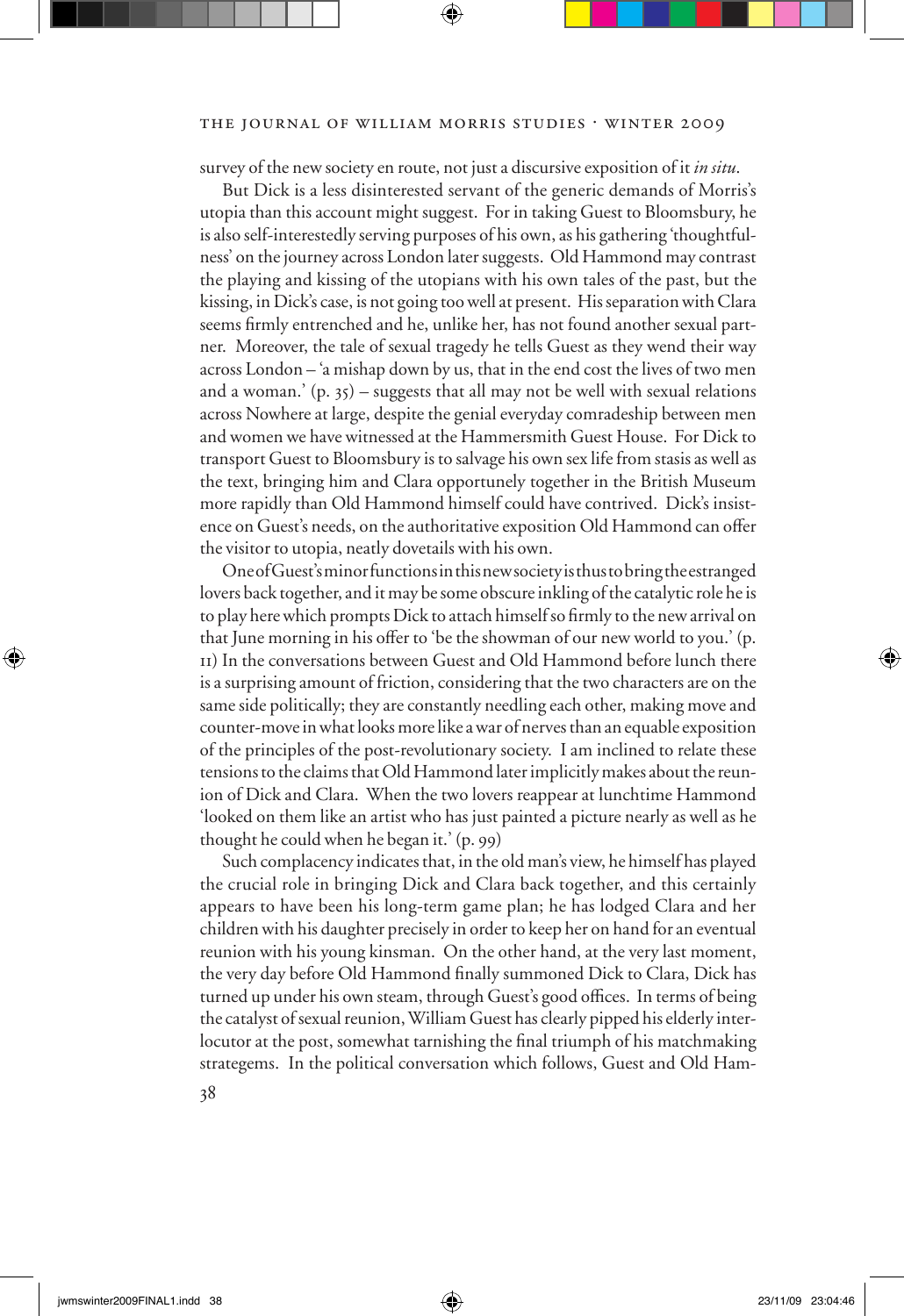mond respond to each other 'crustily', 'peevishly', 'somewhat nettled' and so on, with an emotional intensity that seems excessive in relation to the overt political subject matter under discussion. It therefore seems to me that we should take their competing claims in relation to Dick and Clara, the war of catalytic precedence they are playing out here, as funding the emotional undercurrents of the subsequent political debates between them.

At any rate, by the time Guest returns from Bloomsbury with the reunited partners in tow, his sexual function in Nowhere has come very close to the surface of consciousness for all concerned. Clara's decision on the ride back to Hammersmith that Guest should at last acquire new clothes might be interpreted as a gesture of gratitude on her part for his role in bringing her and Dick back together, and a similar acknowledgement is perhaps made more generally later that day, for 'we had quite a little feast that evening, partly in my honour, and partly, I suspect, though nothing was said about it, in honour of Dick and Clara coming together again.' (p. 140) It is ironic indeed that it is the loveless Guest, who had returned to an apparently empty house in Hammersmith, who can bring the estranged utopian lovers back together again. Yet it may be the very intensity of his frustrated sexual desire, displaced into utopian political longing in his famous cry 'If I could but see a day of it!', which propels him into the twenty-first century in the first place or, rather, keeps him raging restlessly for two centuries in a limbo spirit world from which he can be summoned to meet the future society's needs as required. The sexual reunion of Dick and Clara is, for the ancient Old Hammond, a largely cerebral affair, a matter of complex moves and counter-moves which enhances an egoistic sense of mastery on his part – 'So I managed it all.' (p. 56) But for the desperately yearning Guest, who himself finds Clara an attractive woman, the stakes are altogether more personal, even if he is not consciously aware of them at this point in the text. If he can be the catalyst of restored sexual happiness for Dick and Clara, then this may be a token of the possibility of later fulfilment for himself.

# structural fissure: senses versus intellect

In the opening chapters of *Nowhere*, then, Guest serves both historical and sexual functions.13 Such are the purposes for which, in this séance-orientated reading, the new society has summoned him into being, prompted by some unerring impulse from its collective unconscious. But, crucially, such functions are incompatible: Dick needed to kill off the historical exchanges with Bob and Boffin in order to remove Guest to the British Museum so that he might catalyse the reunion of the estranged lovers. It is not only a principle of narrative mobility which interrupts the Guest House conversations; significant thematic issues are also coming into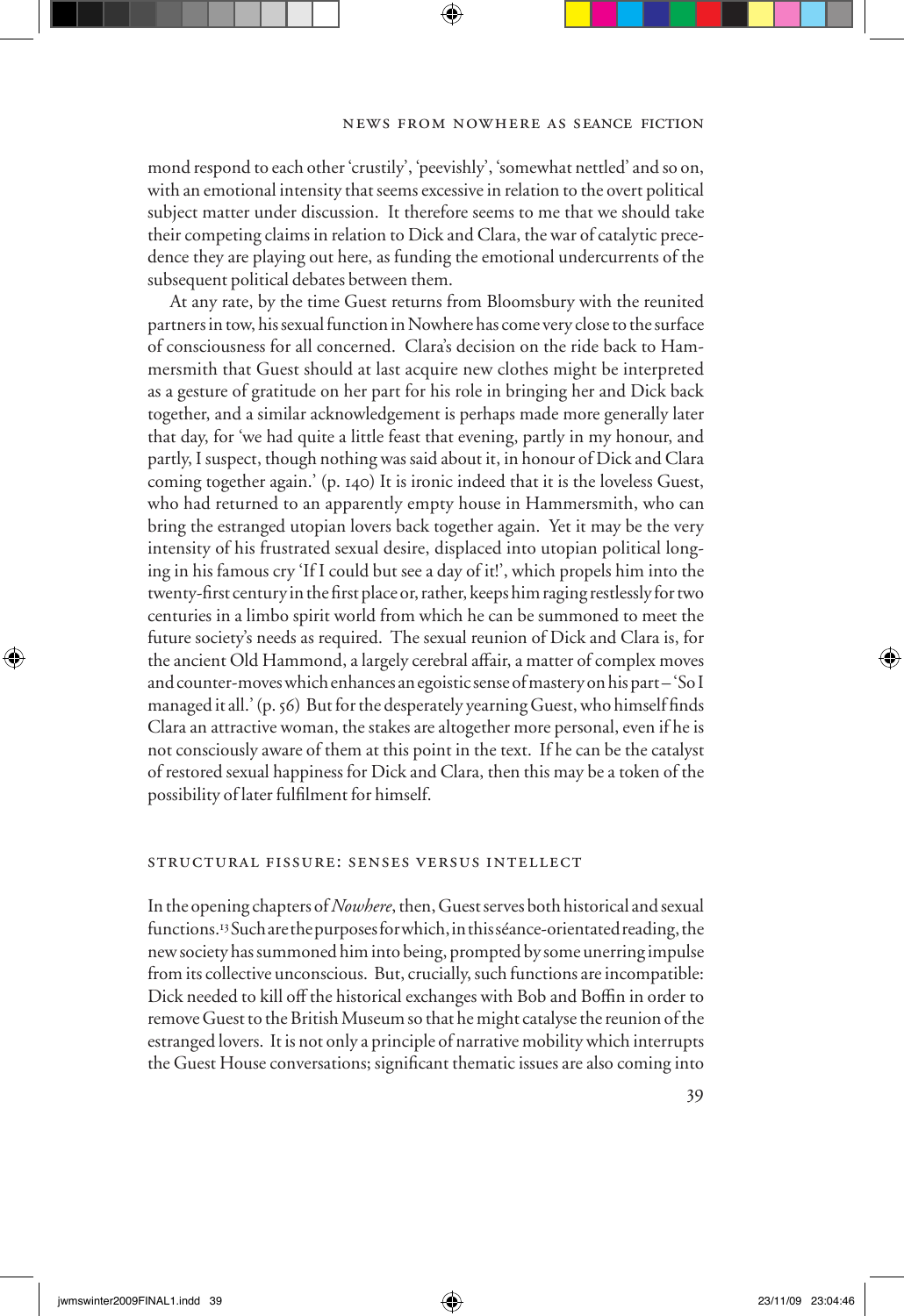play. For if there is a tension or incompatibility between Guest's historical and sexual functions, between the intellectual and bodily gifts he can bestow upon the new society, then that tension seems in fact to inhere deeply within Nowhere itself, in the opening chapters of the book. Guest himself, wrong though he is about so much else in the new world, instantly spots the telling contrast between Dick's formidable physique and Bob the weaver's slighter and paler frame; and Dick at once develops this, contrasting his rugged outdoor work to Bob's sedentary weaving and mathematics. In principle, these might simply be alternate lifestyles within utopia, peaceably co-existing on the spectrum of enhanced human possibilities that socialism makes possible. But evidently this is not the case. Bob certainly recognises the animus behind Dick's attack on his intellectual pursuits: 'it is clear to me that this is a kind of revenge for the stupidity of that day [the nineteenth century], which despised everybody who *could* use his hands. But, Dick, old fellow, *Ne quid nimis*! Don't overdo it!' (p. 20)

We should not see such 'overdoing' as a mere character foible on Dick's part. It is rather, I would suggest, the index of a profound structural split within Nowhere itself. A society which has officially overcome all the dichotomies of capitalist culture, so that in its opening pages Dick's 'work' on the river is indistinguishable from play, is yet deeply fissured within itself. The initial visual contrast and accompanying emotional tensions between the hyper-athletic Dick (who enjoys nothing more than an hour or two's work with a pickaxe to pass the time of day) and his pallid and spindly friend Bob are further developed in the contrast of the younger and older Hammonds at the British Museum. The formidable young athlete is counterposed to his ancient cerebral relative: on the one hand, a figure who seems to concentrate all the physical vitality of the utopian world in his own person, and, on the other, one who is now so ancient and immobile that he seems to be more of an artefact within the museum than an active custodian of it.

In short, Nowhere is structurally split down the middle between body without mind (Dick) and mind without body (Old Hammond); a 'sundering flood' of its own flows through it, to borrow a powerful metaphor from Morris's late romances. It is true that one can produce some countervailing evidence to this account; Dick after all impresses Guest at one point as being a 'man, who read Shakespeare and had not forgotten the Middle Ages.' (p. 49). But such complexities operate at the level of the individual character and do not, I believe, affect the overall deep-structural account of Nowhere I am offering here. This structural split is then powerfully thematised by Old Hammond himself in a passage I have already alluded to and which can now be given its full weight in announcing the incompatibility of sensuousness and intellect, the present and the past, in this society: 'though it is pleasant enough to see these youngsters moving about and playing together so seriously, as if the whole world depended on their kisses (as indeed it does somewhat), yet I don't think my tales of the past interest them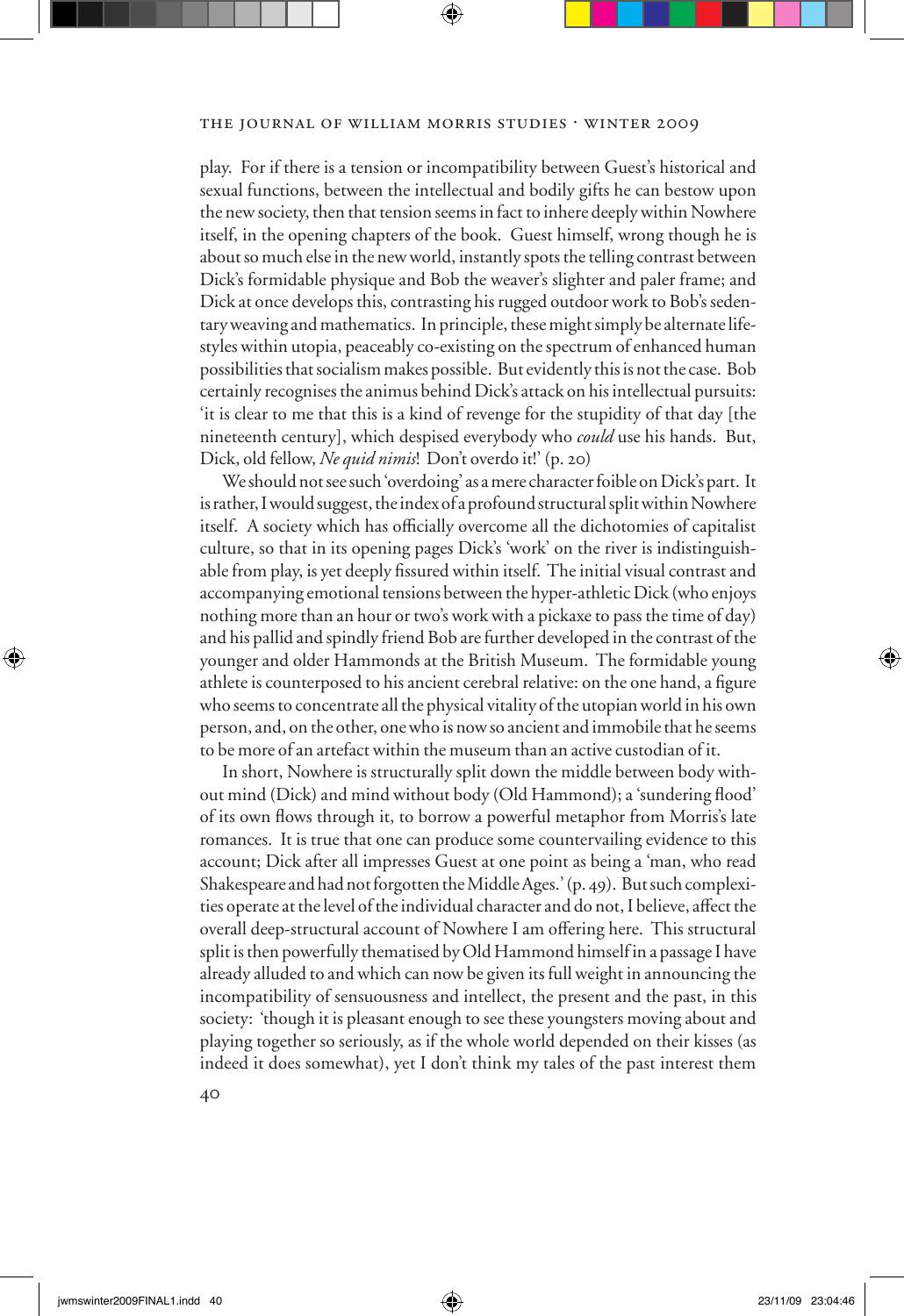much. The last harvest, the last baby, the last knot of carving in the market place, is history enough for them.' (p. 54) One wonders just how dismissive the tone of those last two words actually is.

It is this structural fissure in the utopian society which it is Guest's mission to heal, which will be the task whereby he 'earns his guesting'. He is, in Walter Benjamin's terms, 'a memory as it flashes up at a moment of danger'. Historical materialism, Benjamin argues in his 'Theses on the Philosophy of History', 'wishes to retain that image of the past which unexpectedly appears to men singled out by history at a moment of danger'.14 Benjamin's phrasing here usefully opens our eyes to a sense of crisis or emergency in *News from Nowhere* which the sunlit neighbourliness of much of Morris's text can all too easily obscure from us. But there are enough expressions of unease and apprehension in Nowhere, sufficient old grumblers and Obstinate Refusers, to make us grasp that all is not quite well; and the acts of sexual violence 'off-stage' narrated by Dick and Walter Allen give a sharper focus to this pervasive discontent. Later in the book, Ellen, as if she were one of the foreseeing old women of Morris's late romances, is acutely aware of future dangers which may lie in store for the Nowherians, for 'we may be bitten with some impulse towards change, and many things may seem too wonderful for us to resist, too exciting not to catch at, if we do not know that they are but phases of what has been before; and withal ruinous, deceitful, and sordid.' (p. 194) The text boldly extrapolates here from the piecemeal dissatisfactions we have witnessed earlier; occasional dyspeptic comments about the lack of colour or competition in contemporary life now seem, followed through to their logical conclusion, to threaten the very basis of the socialist culture of Nowhere.

In thus highlighting the underlying political emergency to which Guest's arrival in the future is a response, Walter Benjamin's sixth thesis illumines Morris's utopia, but Benjamin's own model of the recurrence of the past here, based as it is on Marcel Proust's *mémoire involontaire*, is too passive for our purposes. Guest doesn't just involuntarily 'flash up', as Proustian memories famously do at the taste of a madeleine. He is, rather, in my séance-orientated reading of the text, actively summoned into being, conjured back into substance and activity from the purgatorial limbo he has hitherto been fruitlessly inhabiting. Consciously, the utopians may be surprised to see him; unconsciously, he is their invited guest, for if they are slowly sliding into crisis, they at least retain enough collective wisdom to know how to deal with the emergency too. They cannot, it appears, deal with it head on, but they have found an agent from the past who can, in mediated form, handle it for them. We need to recall that remarkable séance at the White House in April 1863, in which the spirits of Washington, Lafayette, Wilberforce and Napoleon were summoned in order to advise President Lincoln on the conduct of the American Civil War. It is a less dramatic but still pervasive crisis which afflicts Nowhere, and which prompts it to summon its tutelary spirit, William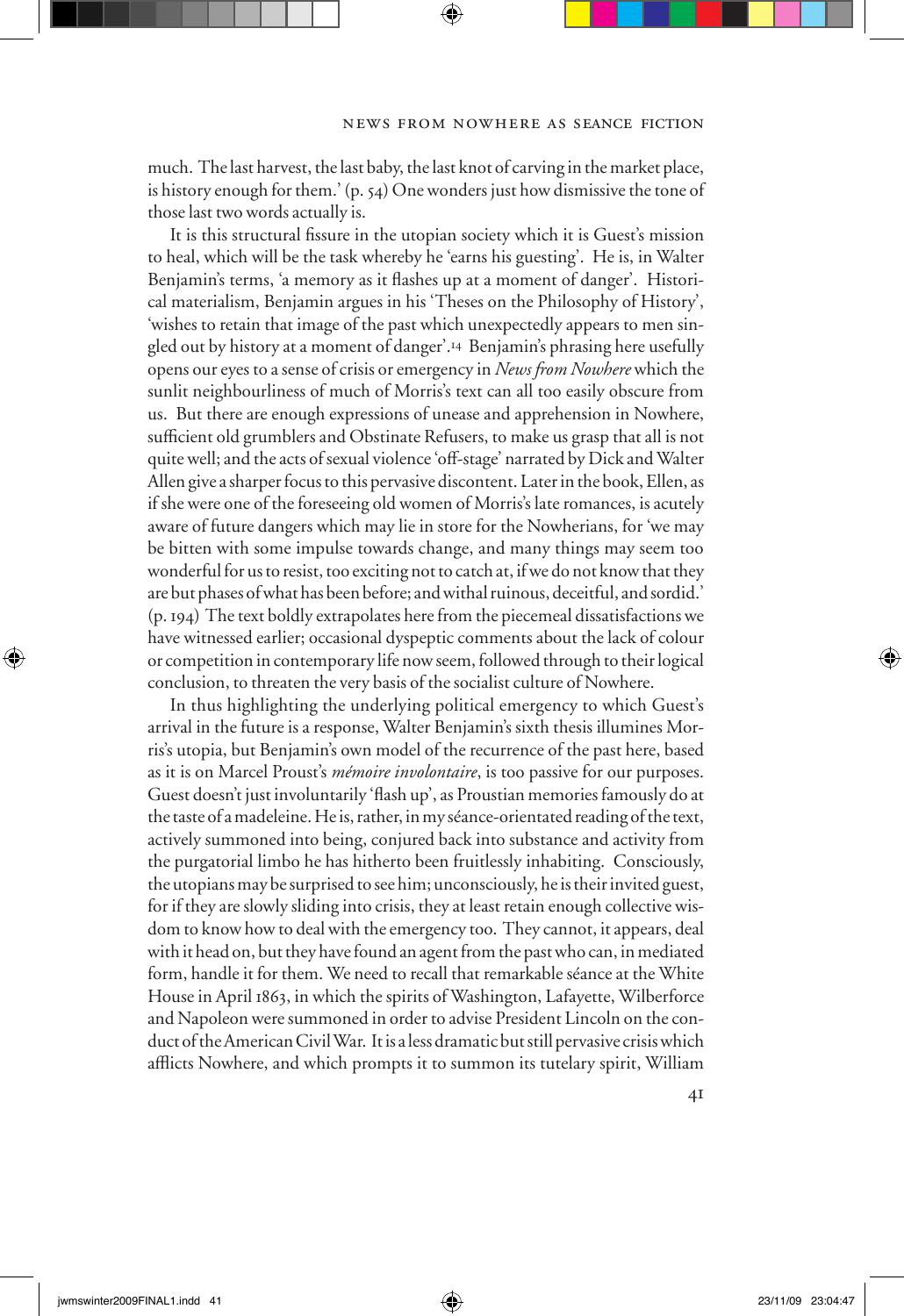Guest. We are used to the convention in contemporary science fiction whereby a society in danger may, through time travel or some mechanism of cryogenic suspension, call back a figure from the past in order to solve its problems or fight its battles for it; R.A. Lafferty's novel *Past Master* (1968), in which the citizens of a future utopia transport Sir Thomas More from the past to deal with their difficulties, affords a memorable instance. In Morris's low-tech utopia, however, séance replaces science.

# the remaking of ellen

How, then, does Guest exercise his political efficacy in utopia? The answer, as Patrick Parrinder has indicated, lies in the river journey which occupies the final third of the text, and more particularly in Guest's relationship with Ellen. Parrinder gives us a trenchant account of Guest's 'political function in Nowhere' in these chapters: 'His function, in her eyes, is to halt any further erosion of the collective memory, since those ignorant of history are condemned to repeat it'.<sup>15</sup> This is broadly correct, but I don't think it captures as precisely as it might Guest's salvational function in relation to Nowhere's crisis, nor does it allow for the full complexities of his relations with Ellen. If Nowhere calls Guest into being, so too does he, in turn, summon Ellen into existence; for prior to his advent she is locked in a state of restless emotional limbo analogous to his own back in nineteenthcentury London. As she confesses to Guest, 'I must tell you … I have often troubled men's minds disastrously. That is one reason why I was living alone with my father in the cottage at Runnymede.' (p. 188) 'Disastrously' is a strong word indeed by Nowherian standards, and takes on a sombre colouring in the light of the jealous sexual violence and manslaughter we have heard of elsewhere in the book. 'Often' is still more disturbing. No doubt anyone might be caught up in a sexual tragedy once or twice in a lifetime, but the recurrence of such situations surely suggests some culpability on Ellen's part, as if she relishes the piquancy of such complications when they do happen and perhaps even actively seeks them out. Certainly *this* Ellen is more a symptom of Nowhere's crisis than any kind of possible solution to it. She has at least moved a step beyond such sexual delinquency by immuring herself at Runnymede, though the old complications to some extent still recur, since she is required to deal with 'two or three young men who have taken a special liking to me, and all of whom I cannot please at once.' (p. 184), and Clara certainly still sees her as a potential sexual threat. But life at Runnymede merely puts Ellen's life and energies into suspension; it offers no redemptive new direction for them. Internal exile at Runnymede has the air partly of a moral choice of Ellen's own and partly of a collective sending of her to Coventry on Nowhere's side; and her grandfather accordingly has an ambivalent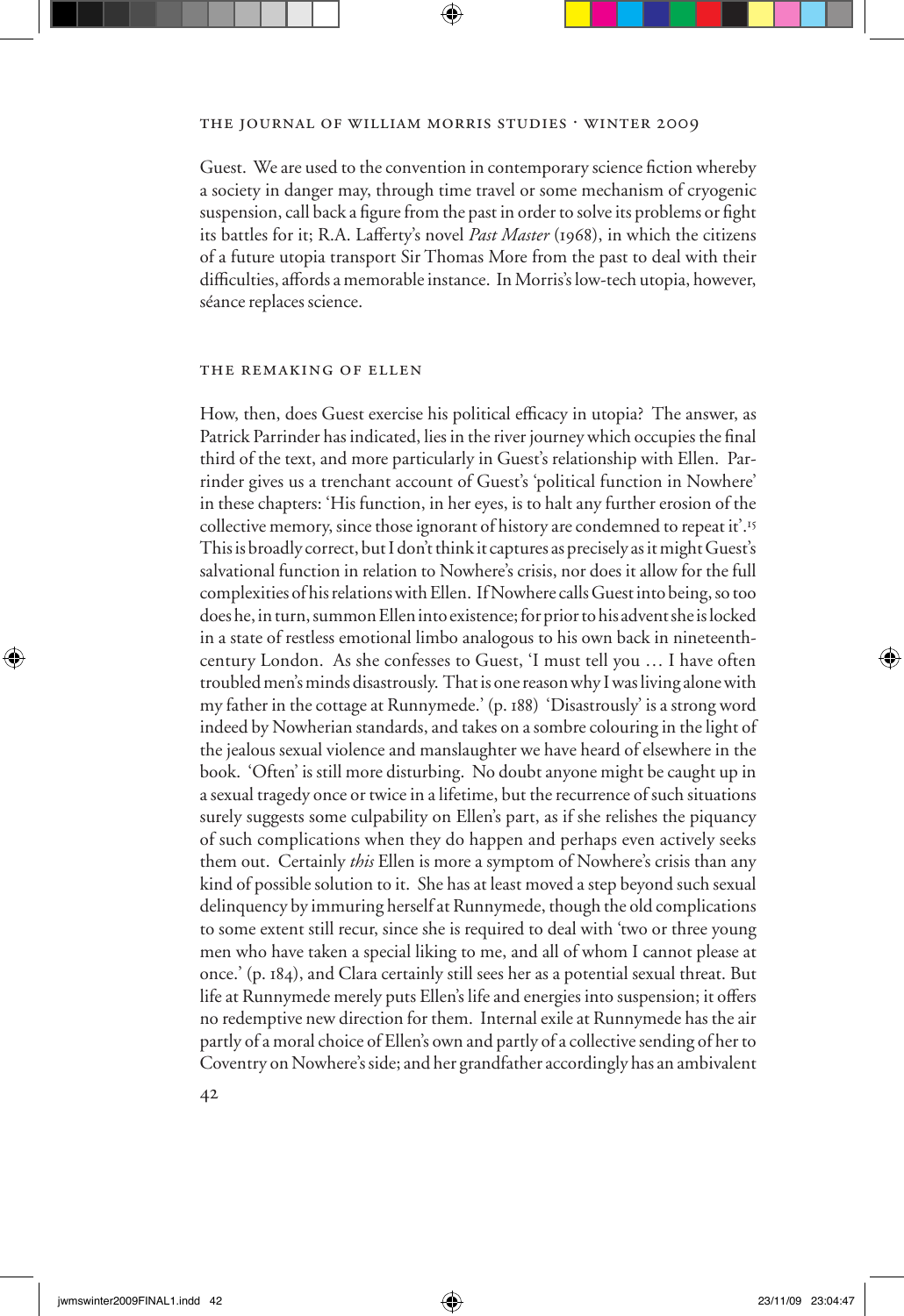status too, being at once kindly companion in her brave decision, and something of a prison warder whose job it is to make sure that society's edicts are enforced.

Guest's initial task in relation to Ellen is simply to galvanise her back into action, to restore her to herself, to give her the energy to break out of the enclosure at Runnymede and to begin a process of social reintegration. I have suggested elsewhere that these chapters of *Nowhere* are best read in the narratological light of Vladimir Propp's *Morphology of the Folktale*: Guest then metamorphoses into the Proppian quest-hero who battles with the villain (grandfather) in order to liberate the princess (Ellen) and who then flees upriver with her.<sup>16</sup> I shall not repeat the detail of that extended analysis here, but only wish to emphasise that what Nowhere has done for Guest he in his turn has done for Ellen, summoning her out of limbo into substance. Guest is no longer just the passive object of a séance, but also its active subject.

As Guest and Ellen travel up the Thames together a mutual process of transformation occurs. The physical exercise of the rowing imparts to Guest a vigour he has not felt before; his feelings towards Ellen deepen towards sexual desire; and he begins to relax and settle more fully into the utopian world he has entered. No longer marked out as an interloper by his Victorian clothing, Guest seems well on the way to becoming a full participant in the new society, as does Julian West in *Looking Backward*. Ellen's being also dilates. A physical sensuousness which seemed in relative stasis at Runnymede now develops to the full, though in the direction of a benign celebration of natural beauty rather than the messy sexual entanglements of her earlier career. Yet at the same time she becomes more fully aware, through Guest, of the necessity of history, of modes of extended intellectual consciousness beyond the immediately sensuous. Not that she has been wholly unhistorical before his advent, having had lessons from Old Hammond himself and apparently belonging to some sort of group – 'those of us who look into these things' (p. 192) – which has disagreed as deeply over the prehistory of the Revolution as the Socialist League meeting at the beginning of the book did over its Morrow. But in Guest's company Ellen's grasp of the political importance of historical consciousness to her culture takes a qualitative leap forwards.

Ellen's enigmatic and vivid energies are highlighted by the text from the moment she first appears in its pages, but under the tutelage of Guest on the upper Thames they at last take on more positive form, marking her out as the utopian resolution of that Eliotic 'dissociation of sensibility' which earlier characterised Nowhere. As sensuously energetic as Dick Hammond, Ellen is simultaneously as historically alert as his elderly relative in the British Museum. She thus fuses senses and intellect, potentially reintegrating her culture (and, in the process, herself back into it) in the feast at Kelmscott at the close of the book. Ellen is what I am inclined to term a 'second generation' utopian, a figure of altogether more stature and complexity than Bob, Dick, Boffin or Clara; she is testimony that this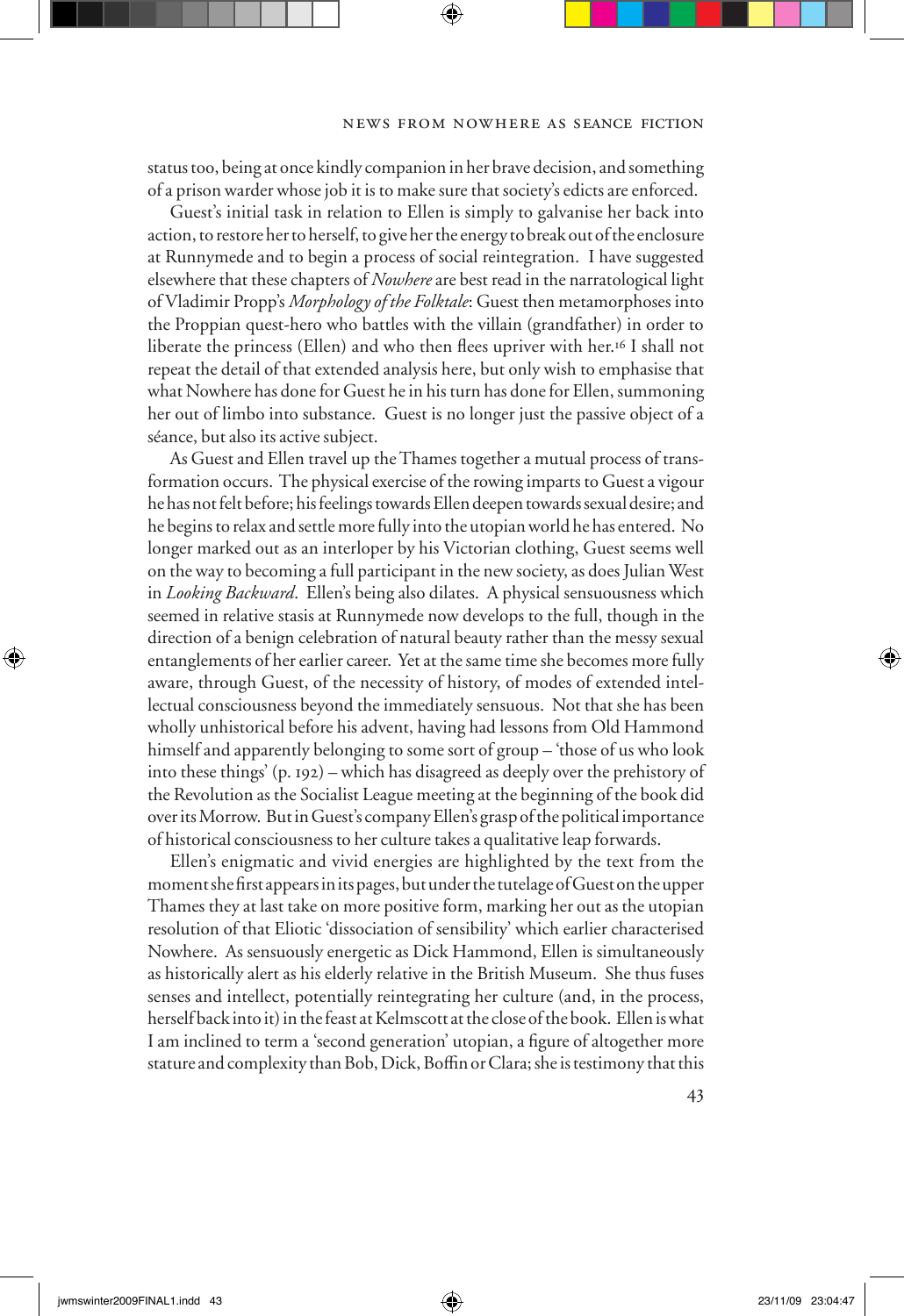'epoch of rest' has after all not stopped growing, and that it may well now have the inner resources it needs to deal with the crisis we have seen creeping up on it. Ellen, one might argue, is the objective absence from the initial Hammersmith Guest House gathering which leads to the necessity of Guest's summoning in the first instance. As she takes her rightful place in the Kelmscott community at the close of the book, his work in Nowhere, which is the active moulding of the fully adequate utopian personality in Ellen, is now done; he has indeed handsomely 'earned' his guesting.

## the exorcism of william guest

So far this is a benign account of the Guest-Ellen relationship. There are, however, emotional undercurrents in these chapters of the book which are more unsettling, more eerily in keeping with a séance-orientated reading. It is not just that Guest soberly educates Ellen into a new maturity beyond her earlier sexual proclivities. He certainly does this, but in the process she projects into him, with extreme intensity, that propensity for sexual disturbance which had caused her to be incarcerated in Runnymede in the first place. She disturbs *his* mind disastrously, in ways Old Hammond had shrewdly predicted much earlier in the book: 'the inexplicable desire that comes on a man of riper years to be the all-in-all to some one woman … the older man caught in a trap.' (pp. 57–8) Guest's developing but impossible love for Ellen has to be seen, I think, as a fierce exorcism of her capacity for sexual disaster into him. He takes the full brunt of it from her, but perhaps also absorbs it more widely from the society at large, internalising within his own longing self that 'evil and feverish element' round about him which had characterised the earlier sexual tragedies of the book and from which he does not seem able to escape. (p. 166)

Once this sexual poison has been fully exorcised out of Ellen and into Guest, she and her culture have no further use for him. He fades rapidly from her consciousness, and the gathering at Kelmscott church reverses the good work of the Hammersmith Guest House, banishing back to the past the Benjaminian image which the utopians had called up. As Guest's anguish in these pages attests, he returns not only to the class torment of the nineteenth century, but also now bears within himself the sexual torment of the twenty-first-which can thereafter, one trusts, resume more placid relationships between men and women. Guest's initial role in catalysing the reunion of Dick and Clara was only, it now appears, a scratching of the surface of the sexual problem in Nowhere. More fundamentally, and at great cost to himself, he has had also to exorcise the sexual disturbance which had separated them (and others) in the first place. No wonder, then, that the first extended discussion between Guest and Old Hammond is of love and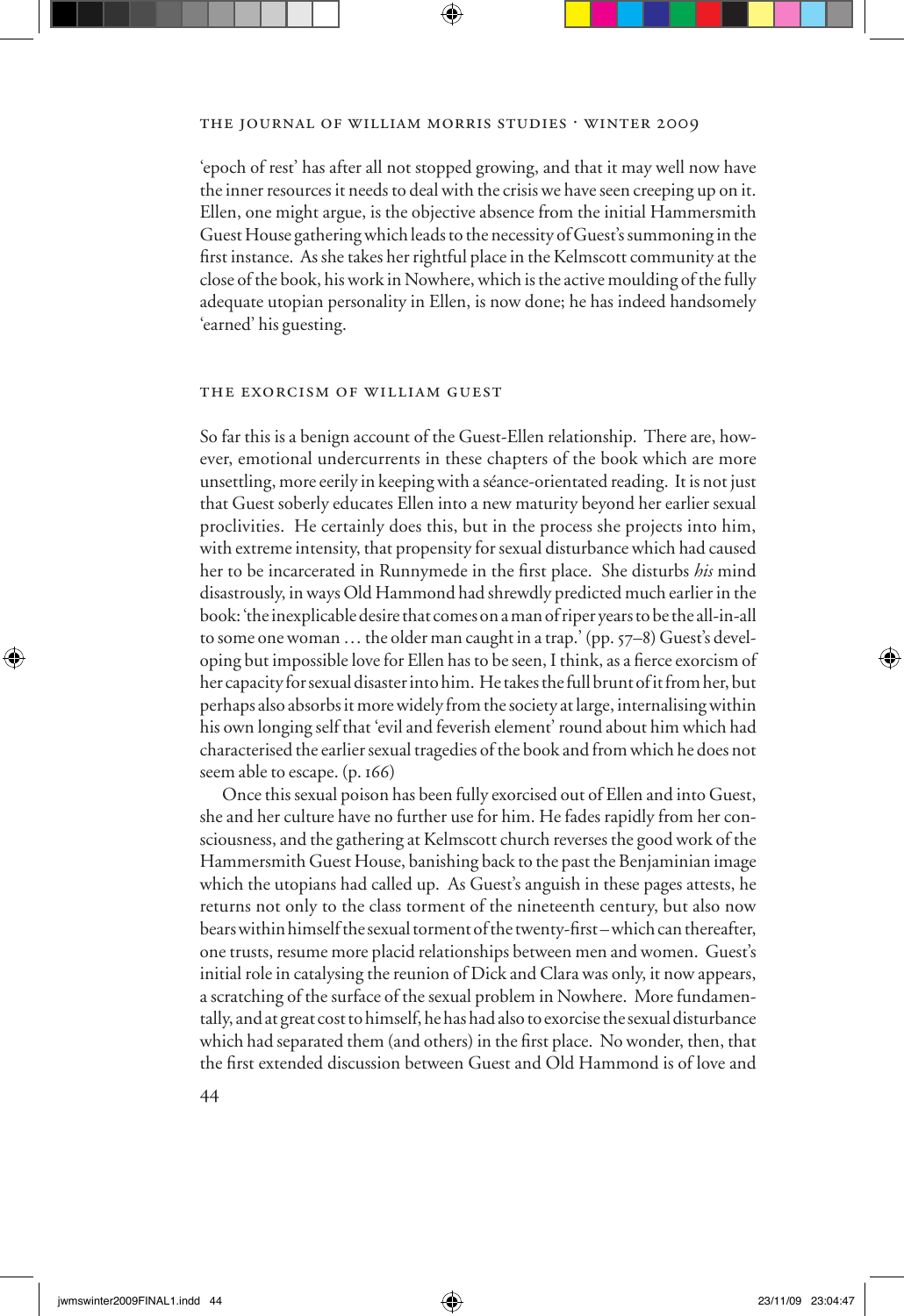sexuality (rather than, as in more classical utopias, of politics or economics), since so much of his task in Nowhere will reside precisely in this troubled dimension of human being.

The episodes on the upper Thames are thus a dark exorcism as well as a genial maturation, and I think one can develop this account further. The Nowherians need ultimately to exorcise not just Ellen's sexual disturbingness but Guest himself. As I have noted, Guest gains a new confidence on the river; 'I was, as it were, really new-born.' (p. 164) He becomes physically stronger, even physically boastful, and 'taking the sculls, set to work to show off a little.' (p. 182) Such increased muscular vigour prompts a sharp initial sexual jealousy of Dick's relationship with Ellen, though this rapidly dissipates. Guest's more vigorous will in this stretch of the text even, I suggest, has its impact on Ellen. It binds her to him sufficiently for her to make the offer to Guest to live with her and her grandfather when they move to the north. I suspect we must conclude that, in making this proposal, Ellen's own mind has been disturbed disastrously; it would be a hopeless dead end both for her and for her culture. As the utopian resolution of the dissociation of sensibility which afflicts her society, Ellen clearly has henceforth a major role to play within it. She can at present only conceive that role in terms of a fecund maternity – 'I shall have children; perhaps before the end a good many' (p. 194) – but we should probably view this suggestion as a biological metaphor for the wider social influence which she will hereafter transformatively exert in Nowhere.

But this wider social role, whatever it is (and we would need a sequel to *News from Nowhere* to fully demonstrate it to us), is clearly going to be stopped in its tracks if she immures herself with Guest and grandfather in an exile 'by the Roman wall in Cumberland' even more thorough than that which she had endured at Runnymede. The fact that Guest's desire for her drives her to make this proposal to him must, from the viewpoint of Nowhere's political future, be seen as a fundamental misdirection on Ellen's part. Guest has shifted from being a benign force who can soak up and expunge her disturbance into a more forceful and malign one who disturbs her himself and knocks her socially off track. The 'tool' that has been summoned by séance from the past is on the point of becoming a dangerously self-willed implement, as with the sorcerer's apprentice's broom in the Goethe poem. Ellen might now truthfully say of Guest what Dick lightheartedly does just after their swim at Kelmscott: 'I should have thought it was your doing, Guest; that you had thrown a kind of evil charm over me.' (p. 207)

How, then, does one exorcise the spirit one has summoned? William Guest, thoroughly settled in the new society and gaining strength by the hour, is not likely to go willingly; he is, indeed, likely to prove the most alarmingly Obstinate Refuser of them all. The means of exorcism in the final chapters of the book turn out to be surprisingly conventional. Critics have often noted the absence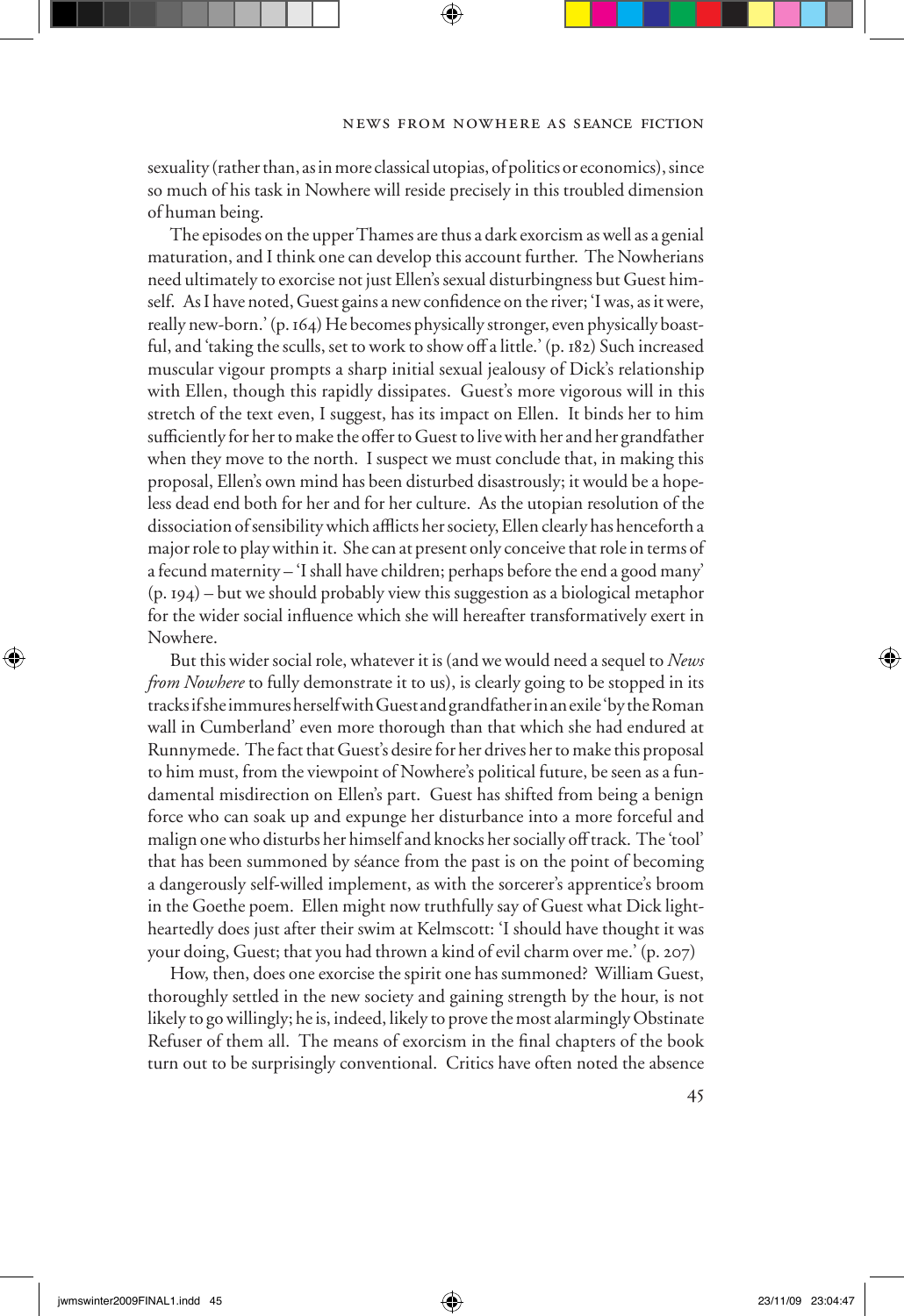of formal religion in Morris's utopia, and though this is true enough, we should note that religious architecture, at least, makes an unexpected comeback in the later chapters of *News from Nowhere.* Travelling up the Thames, Guest and his companions pass the long church at Dorchester and the remains of Godstow nunnery, and note the delicate spire of an ancient building as they halt for lunch on the upper reaches of the Thames. The culmination of this vein of imagery is, of course, Kelmscott church itself, where the closing feast of the book is held. This church turns out to be an anti-Hammersmith Guest House, as it were: the latter was a politically sacred site which allowed Guest's troubled spirit to be called into being; the former is a traditionally sacred locale whose religious associations enable him to be packed firmly off again to the past.

Fortified by this auratic site, the Nowherians decisively reassert themselves against Guest. Dick, whose physical prowess has been partly challenged by Guest's renewed vigour, 'was looking round the company with an air of proprietorship in them, I thought', thereby sloughing off whatever claims Guest thought he had on Ellen. (p. 209) Ellen herself '*did* seem to recognise me for an instant [but] she shook her head with a mournful look' (p. 209); and one can emphasise, as the book encourages us to, the plaintive regret here, or, alternatively, as I should prefer, stress the decisive act of will – 'shook her head' – which issues a veto to Guest powerful enough to propel him two hundred years back into the past. Integrated fully into Nowhere at last, Ellen has understood that this is her future destiny in her society; the objective gap at the Hammersmith gathering which set the whole text into motion in the first place has been closed at last. She may be grateful to Guest for breaking her out of the enclosure of Runnymede, but she has now grasped that the proposed sojourn with him in the north is a baneful idea.

In a text preoccupied with bridges, Guest has been a bridge back to normality for Ellen; and the Great Clearing which has been directed at so much of the capitalist past in Nowhere is now brought forcefully to bear on him. His banishment in Kelmscott church, then, constitutes an anti-séance, as the group around the table implicitly uses the traditional Christian associations of the place in order to exorcise his now troubling presence. The time has at last come, as Guest himself dolefully notes, 'when they would reject me' (p. 210); and at this point a séanceorientated reading of the text comes to its natural close, having revealed *News from Nowhere* to be much closer to Tom Moylan's idea of the self-problematising (but in this case also self-correcting) 'critical utopia' of the 1970s than the classical instance of the genre we had formerly taken it to be.